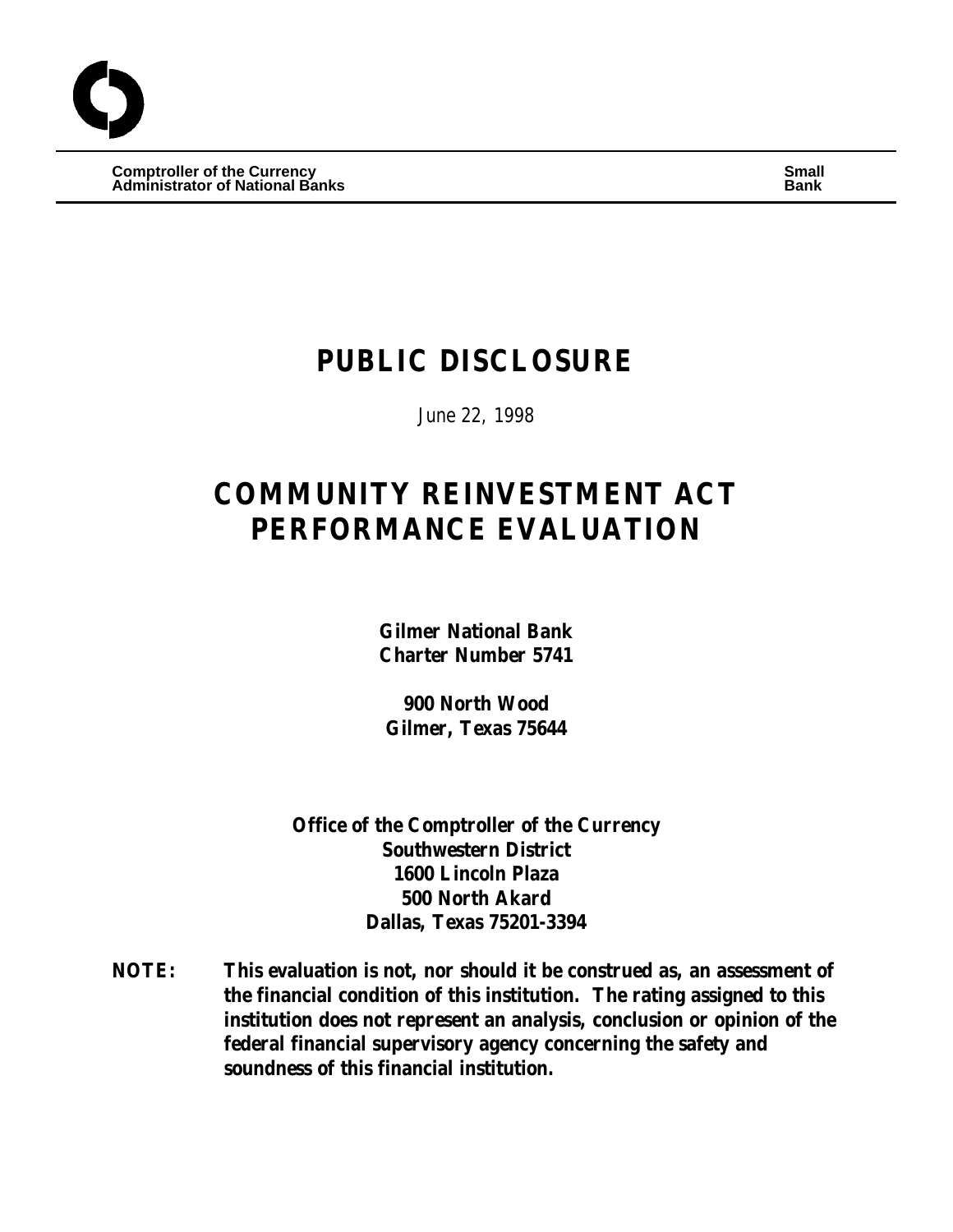## **GENERAL INFORMATION**

*The Community Reinvestment Act (CRA) requires each federal financial supervisory agency to use its authority when examining financial institutions subject to its supervision, to assess the institution's record of meeting the credit needs of its entire community, including low- and moderate-income neighborhoods, consistent with safe and sound operation of the institution. Upon conclusion of such examination, the agency must prepare a written evaluation of the institution's record of meeting the credit needs of its community.* 

*This document is an evaluation of the Community Reinvestment Act (CRA) performance of Gilmer National Bank prepared by Office of the Comptroller of the Currency the institution's supervisory agency, as of June 22, 1998. The agency rates the CRA performance of an institution consistent with the provisions set forth in Appendix A to 12 CFR Part 25.*

# **INSTITUTION'S CRA RATING:** This institution is rated Satisfactory.

Gilmer National Bank has a satisfactory record of meeting community credit needs. This satisfactory rating is based upon the following:

- The bank's loan-to-deposit ratio is comparable to the ratio of other area banks.
- A substantial majority of the bank's loans are extended to customers within its assessment area.
- ! Credit activity is reasonably distributed to borrowers of different income levels.
- ! Loan activity also reflects a reasonable distribution to geographies with different income characteristics.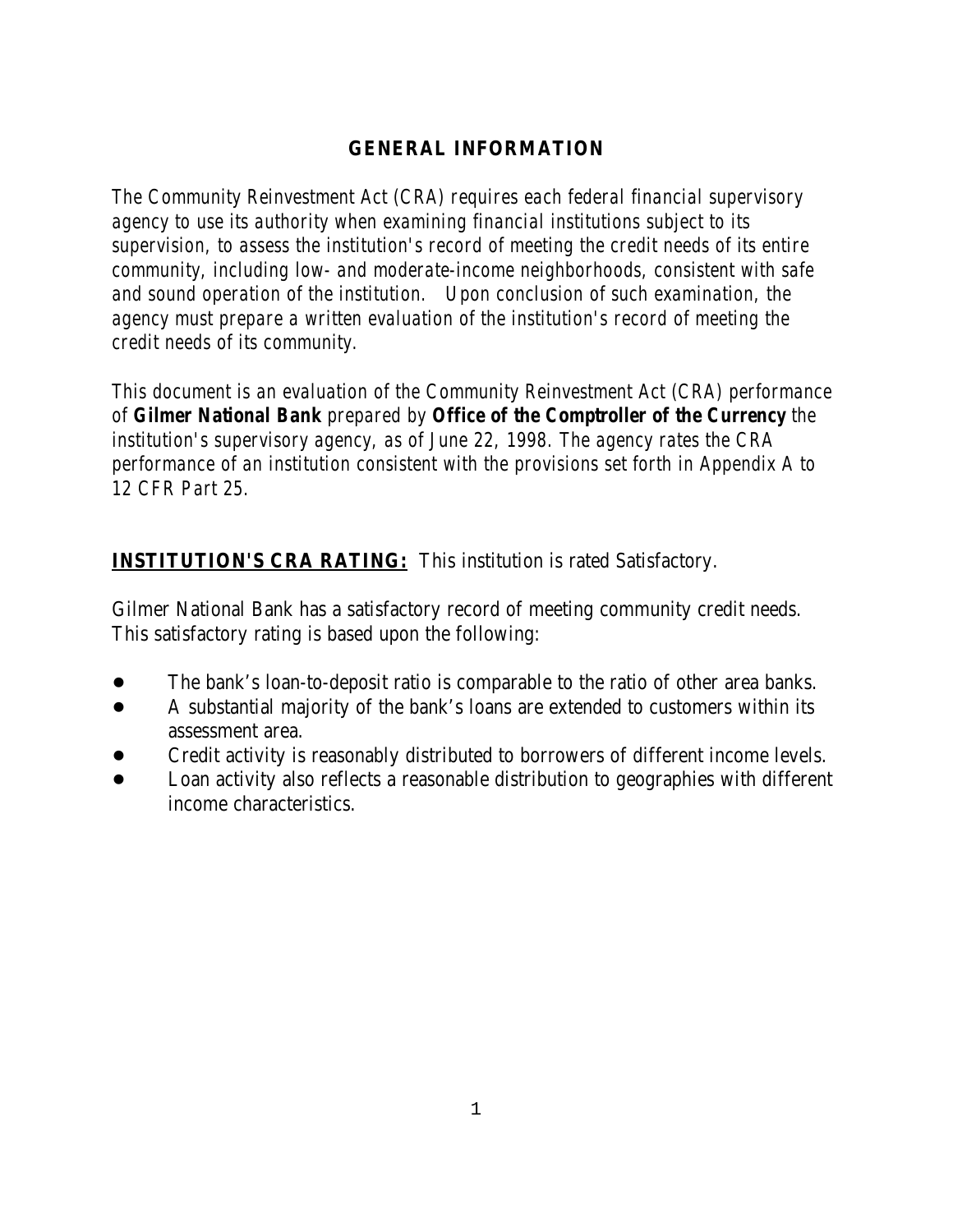*The following table indicates the performance level of Gilmer National Bank with respect to each of the five performance criteria.*

| <b>SMALL</b><br><b>INSTITUTION</b><br><b>ASSESSMENT</b><br><b>CRITERIA</b>                           | <b>Gilmer National Bank</b><br>PERFORMANCE LEVELS                                                                                                                              |   |                                                                                                 |  |  |  |  |
|------------------------------------------------------------------------------------------------------|--------------------------------------------------------------------------------------------------------------------------------------------------------------------------------|---|-------------------------------------------------------------------------------------------------|--|--|--|--|
|                                                                                                      | <b>Exceeds</b><br><b>Meets</b><br><b>Standards</b><br><b>Standards</b><br>for<br>for<br><b>Satisfactory</b><br><b>Satisfactory</b><br><b>Performance</b><br><b>Performance</b> |   | <b>Does not</b><br>meet<br><b>Standards</b><br>for<br><b>Satisfactory</b><br><b>Performance</b> |  |  |  |  |
| Loan to Deposit<br>Ratio                                                                             |                                                                                                                                                                                | X |                                                                                                 |  |  |  |  |
| Lending in<br><b>Assessment Area</b>                                                                 | X                                                                                                                                                                              |   |                                                                                                 |  |  |  |  |
| Lending to<br>Borrowers of<br><b>Different</b><br>Incomes and to<br>businesses of<br>Different sizes |                                                                                                                                                                                | X |                                                                                                 |  |  |  |  |
| Geographic<br>Distribution of<br>Loans                                                               |                                                                                                                                                                                | X |                                                                                                 |  |  |  |  |
| Response to<br>Complaints                                                                            | No complaints were received since the prior<br>examination.                                                                                                                    |   |                                                                                                 |  |  |  |  |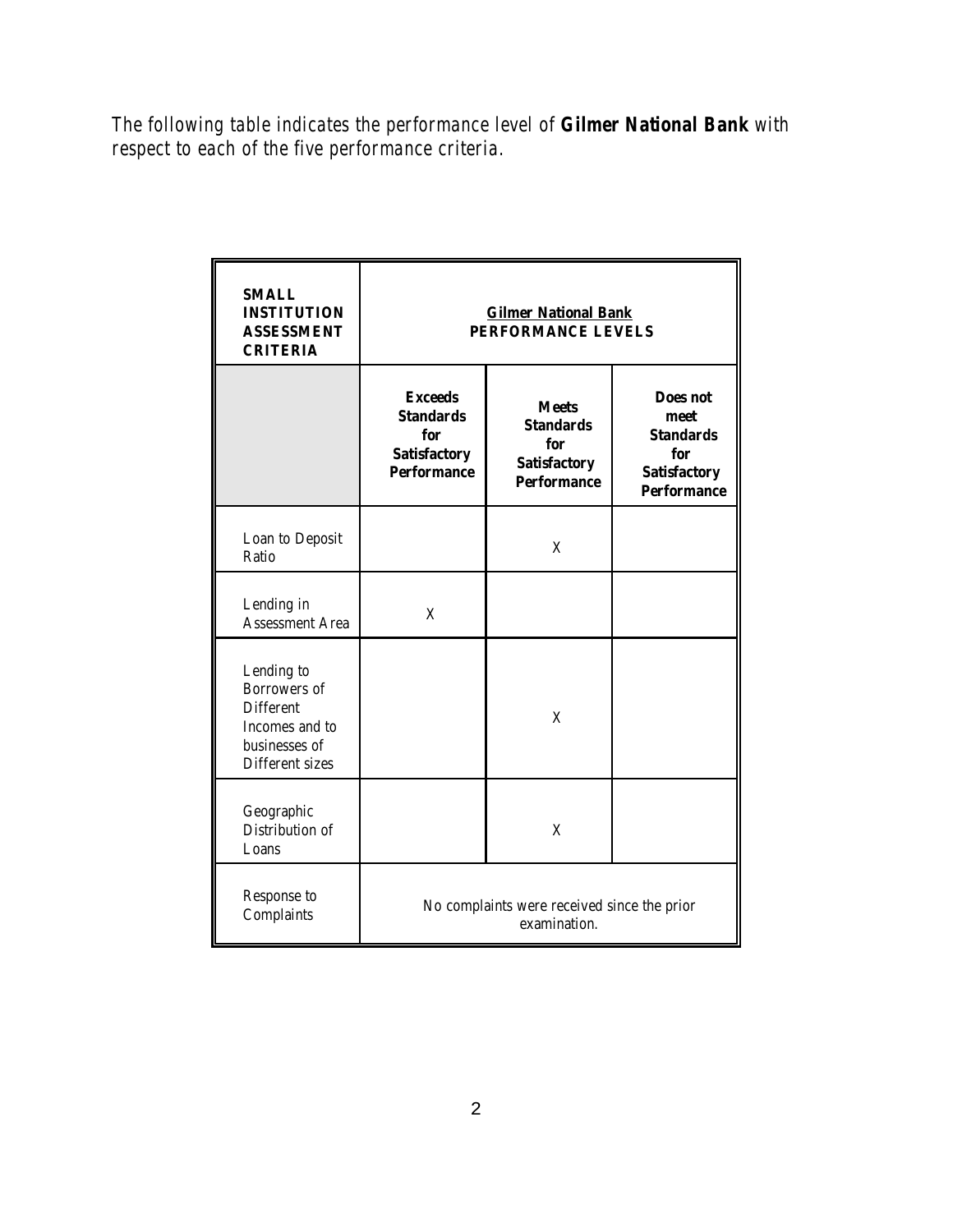#### **DESCRIPTION OF INSTITUTION:**

Gilmer National Bank is a \$129 million institution located in Gilmer, Texas. The main office is located at 900 North Wood in Gilmer, Texas. The bank operates an Automatic Teller Machine (ATM) at its main office and at Holly Mart Chevron located at FM 289 and CR 3920 in Hawkins, Texas. The bank does not have any branches.

The institution offers a variety of consumer and commercial deposit and loan products. As of March 31, 1998, total loans were \$56 million and were distributed as follows: 36% were 1 - 4 family residential mortgages; 36% were consumer related; 14% were commercial and commercial real estate, and 14% were agriculture and agriculture real estate. There are no legal or other impediments which limit the bank's ability to help meet the credit needs of the community. The bank was rated satisfactory during the previous CRA Examination conducted as of June 26, 1995.

#### **DESCRIPTION OF ASSESSMENT AREA:**

The Board has designated Upshur County and the Southeast portion of Wood County as the bank's assessment area. The designated assessment area includes Block Numbering Areas (BNA) 9501, 9502, 9503, 9504, 9505, 9506, and 9507.98 in Upshur County and BNA 9506 in Wood County. These BNAs include the communities of Gilmer, Ore City, Bettie, Big Sandy, Gladewater, Union Grove, East Mountain, Warren City, Hawkins (Holly Lake area), and Hainesville. The population of this area totals 36,338 according to 1990 Census Bureau Data. Approximately 24% of the families are low income, 18% are moderate income, 22% are middle income, and 36% are upper income. All of the BNAs within the assessment area are designated as middle income areas with the exception of BNA 9502 located in Upshur County which is designated as a moderate income area. The 1997 Department of Housing and Urban Development (HUD) median family income for the Upshur County area is \$28,627 and the median family income for the Wood County area is \$24,586. Local employment opportunities are centered in manufacturing, service and retail trade industries. Major employers include Dean Lumber, Rob Roy Industries, Gilmer Potteries, Needlecraft Shop, and Annie's Attic.

Competition within the assessment area is moderate with the presence of three bank main office sites, along with one bank branch site.

As part of our examination, we contacted a local government official. This official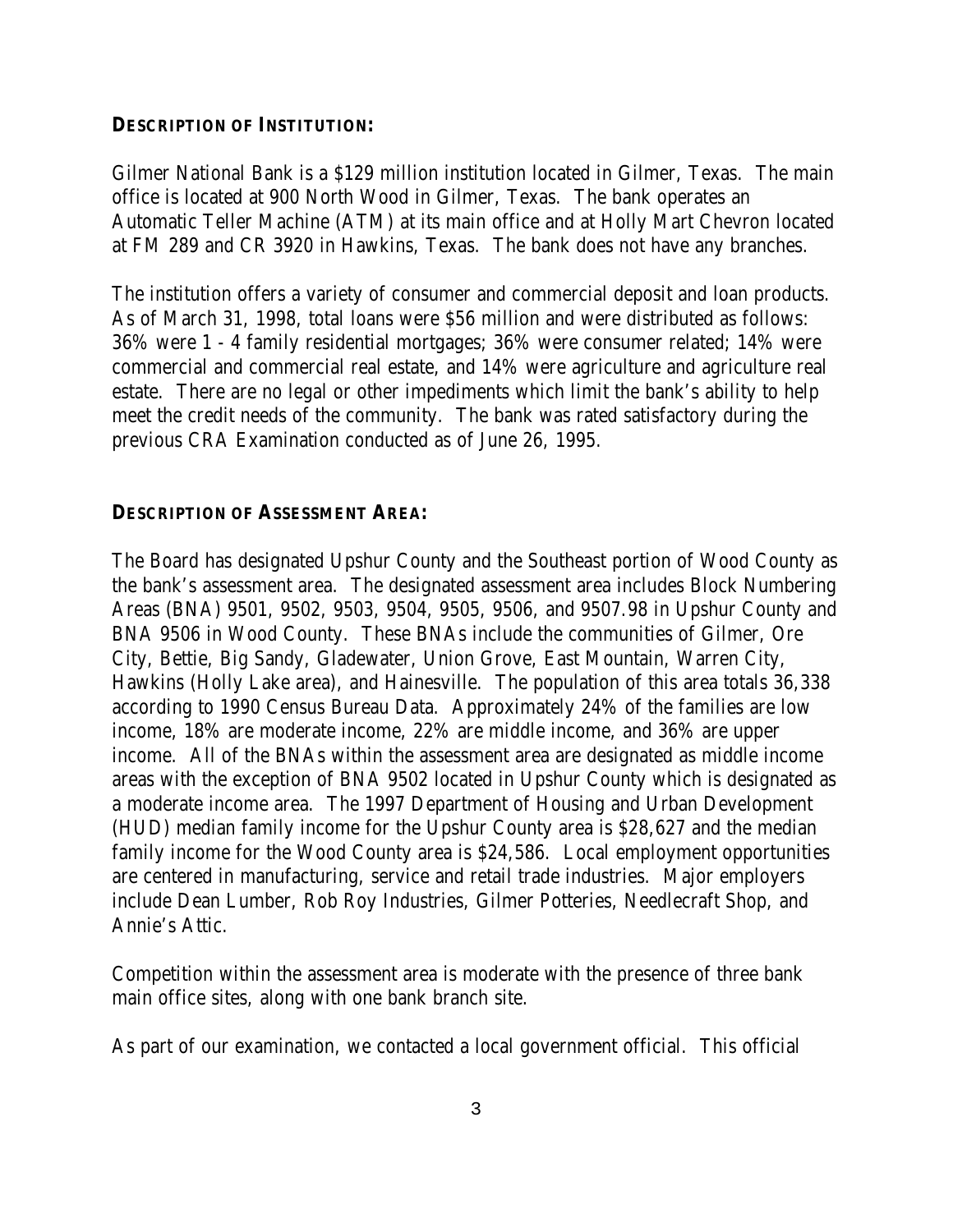stated in his/her opinion, the primary community need was residential housing for lowand moderate income families. The contact also stated area financial institutions are responsive to community credit needs as well as other projects which benefit the community.

#### **CONCLUSIONS WITH RESPECT TO PERFORMANCE CRITERIA**:

#### **LOAN TO DEPOSIT RATIO:**

The loan to deposit ratio of Gilmer National Bank is comparable to the ratios of other area banks. As of March 31, 1998, Gilmer National Bank's loan to deposit ratio was 46.45%. The bank's loan to deposit ratio has averaged 41.94% since our previous CRA examination dated June 26, 1995. The average loan to deposit ratio of four other financial institutions located within the bank's assessment area was 48.30%. The individual average loan-to-deposit ratios for these banks ranged from a low of 41.94% to a high of 56.16%.

#### **LENDING IN ASSESSMENT AREA:**

A substantial majority of the bank's lending activity is located within its assessment area. We reviewed a sample of 29 residential mortgages, 33 consumer loans, and 25 commercial loans originated since January 1997. Approximately 82% of the number and 83% of the dollar amount of loans in our sample were originated within the assessment area. The following table reflects the distribution of loans by loan type.

| <b>Residential</b><br><b>Mortgages</b> | <b>Number</b> | <b>Percent</b> | <b>Dollar Amt.</b><br>(000's) | <b>Percent</b> |  |
|----------------------------------------|---------------|----------------|-------------------------------|----------------|--|
| Inside Assessment Area                 |               | 93%            | 1,520                         | 97%            |  |
| <b>Outside Assessment Area</b>         |               | 7%             | 52                            | 3%             |  |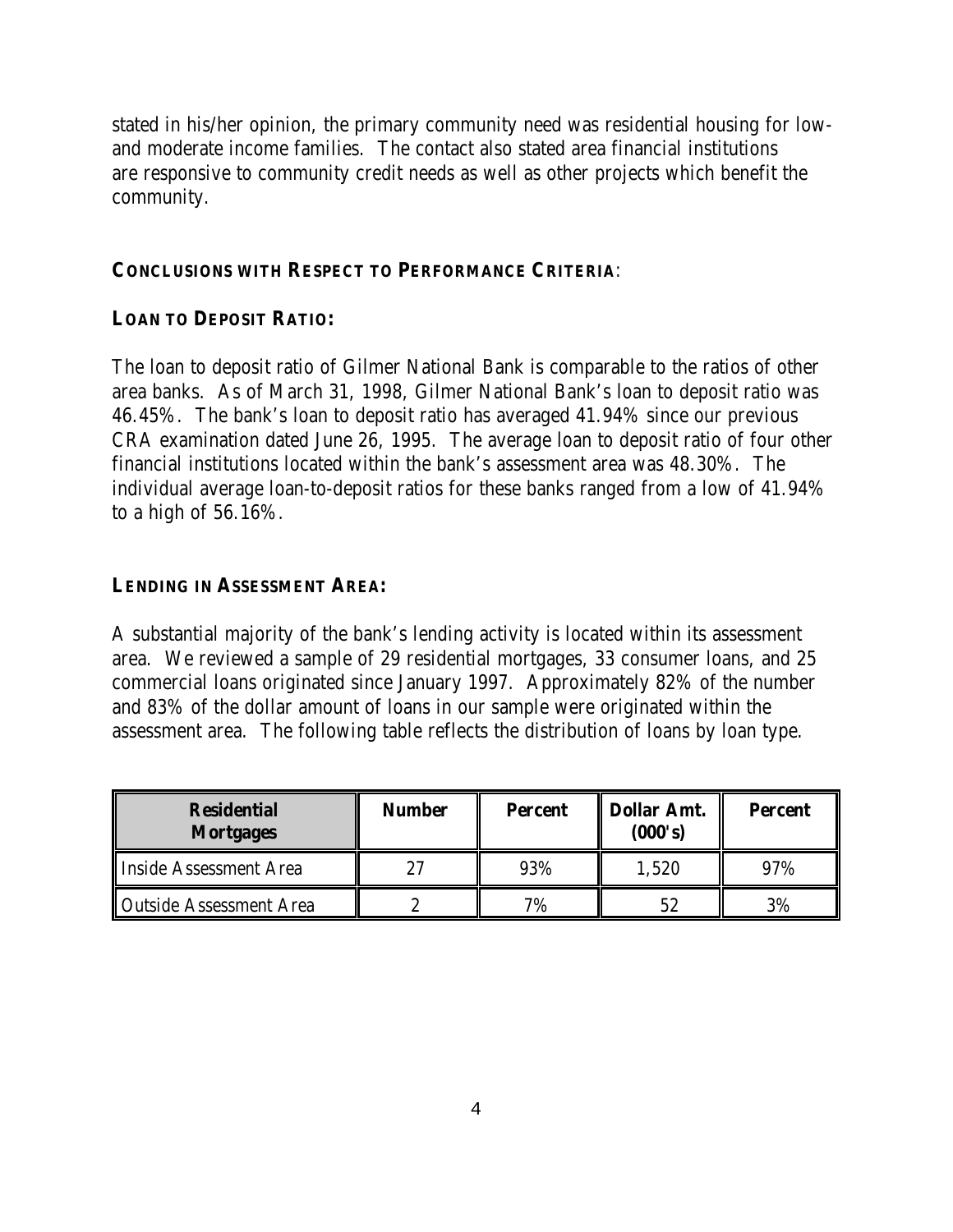| <b>Business</b><br>Loans       | <b>Number</b> | <b>Percent</b> | <b>Dollar Amt.</b><br>(000's) | <b>Percent</b> |  |
|--------------------------------|---------------|----------------|-------------------------------|----------------|--|
| Inside Assessment Area         |               | 76%            | 2,315                         | 76%            |  |
| <b>Outside Assessment Area</b> |               | 24%            | 732                           | 24%            |  |

| Consumer<br>Loans              | <b>Number</b> | <b>Percent</b> | <b>Dollar Amt.</b><br>(000's) | <b>Percent</b> |  |
|--------------------------------|---------------|----------------|-------------------------------|----------------|--|
| Inside Assessment Area         | 25            | 76%            | 258                           | 77%            |  |
| <b>Outside Assessment Area</b> |               | 24%            | 79                            | 23%            |  |

### **LENDING TO BORROWERS OF DIFFERENT INCOME AND TO BUSINESSES OF DIFFERENT SIZES:**

The distribution of loans within the assessment area reflects a reasonable penetration among borrowers of different income levels and businesses of different sizes. The distribution of loans within each income category approximates the income characteristics of the assessment area. In addition, the distribution of business loans also reflects a reasonable penetration among businesses of different sizes. Based on our review, 84% of the loans we sampled which were originated in the bank's assessment area were to small businesses with gross annual revenues of less than one million dollars. The following table details the results of our analysis.

| <b>DISTRIBUTION BY BORROWER INCOME</b> |     |                               |     |               |     |                     |     |        |  |
|----------------------------------------|-----|-------------------------------|-----|---------------|-----|---------------------|-----|--------|--|
| Demographic<br><b>Characteristics</b>  |     | Moderate Income<br>Low Income |     | Middle Income |     | <b>Upper Income</b> |     |        |  |
| <b>Family Income</b>                   | 24% |                               | 18% |               | 22% |                     | 36% |        |  |
| <b>Loan Sample</b>                     | #   | \$ Amt                        | #   | \$ Amt        | #   | \$ Amt              | #   | \$ Amt |  |
| <b>Residential Loans</b>               | 4%  | 2%                            | 15% | 7%            | 26% | 21%                 | 55% | 70%    |  |
| <b>Consumer Loans</b>                  | 40% | 41%                           | 40% | 51%           | 8%  | 3%                  | 12% | 5%     |  |